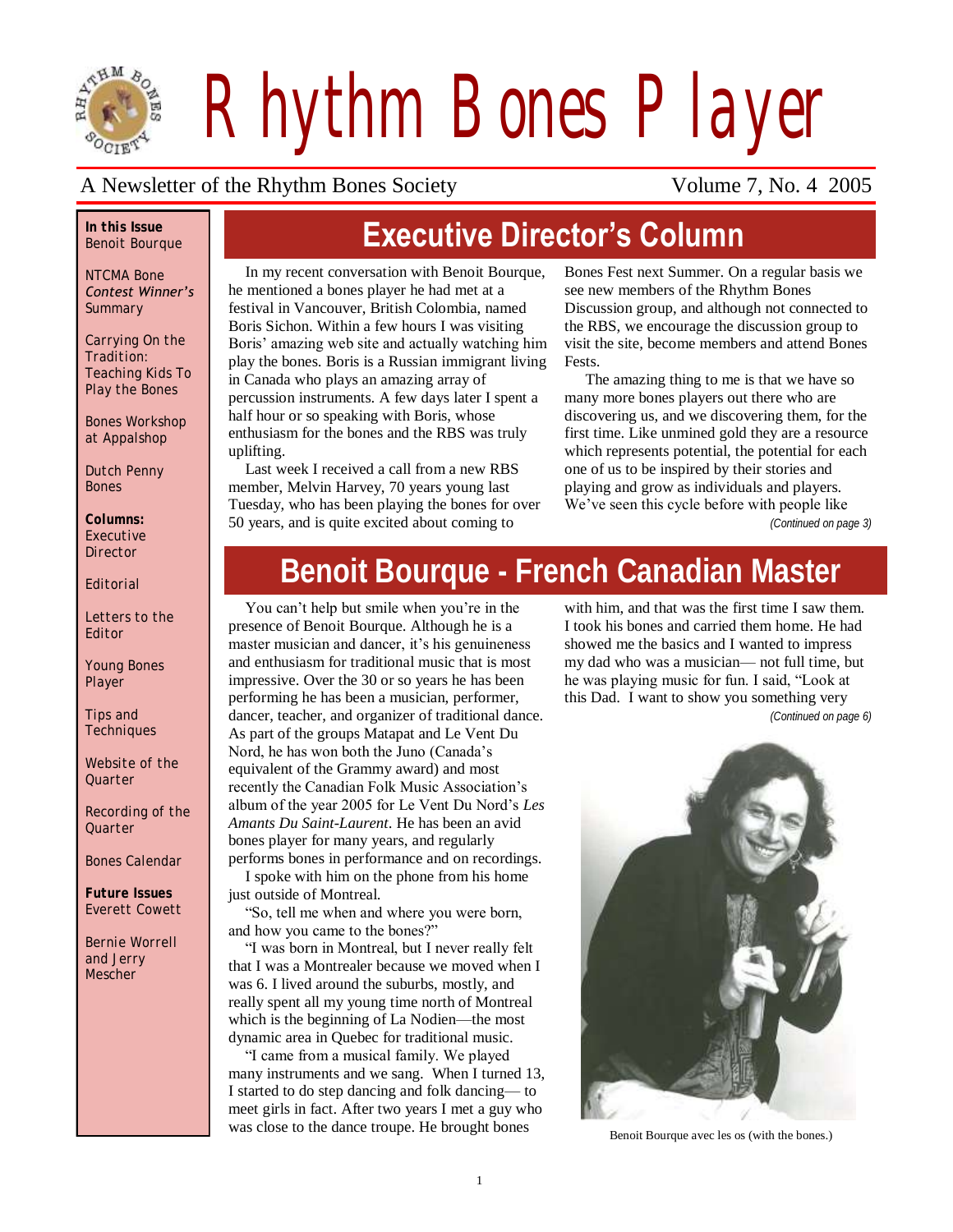#### **Editorial**

I"ve learned something from Steve Brown's article on Benoit Bourque. I"ve tried his combination of cow ribs and cow shin bones and like it a lot.

I bought several CDs lately that have great music for bones playing. In fact as I write this I am compelled to stop and go practice to them. I am back and that was fun. I try to practice every day, but don"t always do it.

Our Virginia Regional Bones Fest did not work out and we will try and schedule it sometime this spring. Look for a planning email before the next newsletter.

Dutch Kopp is full of ideas and this issue presents his *Dutch Penny Bones.*  Thanks Dutch and keep up the good work.

I want to thank everyone who performed on Saturday evening at Bones Fest IX. In the audience was a lady from the Chattanooga arts community and one from our small local newspaper. The first hired me for the Tennessee Folklife Festival (with my biggest paycheck ever) and that lead to another gig. I am now a bone-ified professional musician. The second wrote a very nice article about me. They were both quite impressed by our performances that evening.

## **Letters to the Editor**

I enjoy the newsletter very much. I play with an old-timers band at Prosser, WA every Tuesday. We practice in the morning and play at nursing homes, etc in the afternoon. We have from ten to fourteen in our band.

I just bought a CD recorder and will send you one of our band if I can learn how to run this modern equipment.

I"m only 90 and played the bones since I made them out of black walnut in high school in 1929. They are just about worn out. I will keep in touch. Shook, Rattle & Roll. *Robert Ver Steeg.*

[Emails about bones in movies and TV.] *The Irish R.M* was made for Irish TV by James Mitchell production for channel four in association with Rediffusoin Films, Ulster Television

and Radio Telefis Eireann. Bones by De Danann. I believe this was a TV series. I have the record.

*Into The West* was an Irish movie about a horse. I think it had bones in it. It was quite popular here a few years ago. If you have not seen it, get it. *Dutch Kopp*

I have a forgotten oldie on DVD, *Pot O' Gold*, which starred Jimmie Stewart. Brother Bones does a brief cameo with two tap dancers, rattling a pair of silver knives as Bing Crosby did in *Riding High*.

On a side note, it was voted as one of the worst movies of all time, I guess from a film critics' standpoint, and granted the screenplay is pretty weak. However, I find the picture very entertaining with that bubbly overacted 40s style and some stunning scenes of the ensemble cast playing wine glasses, singing rich acapella harmonies. Also a great cast singing in Brother Bones' jailhouse scene (he's a prison staffer, maybe a cook? I forget).

By the way, I found it on eBay and paid a whopping \$4 for it. I recommend checking eBay—a great movie source. *Greg Burrows*

*Somersby* with Gere and Foster. A little black kid does a poor bone synching job to appear to back up Joe Ayer's playing. *Gods & Generals* Bonist Bob Beeman performs *The Bonnie Blue Flag* in this one*,* but I don't recall if he does it on tambourine or bones. *John Dwyer*

Just as a point of reference, the "Celtic band" in Titanic is actually a real Celtic band that was in the right place at the right time and was asked if they'd be "willing" to play in the movie. Needless to say they were not the least bit hesitant. The band is called Gaelic Storm. For more info about them and what they've done, see: www.gaelicstorm.com. *Michael Ballard* [Aaron Plunkett joined them

#### **Bones Calendar**

Check out the Calendar on the rhythmbones.com website. **Appalshop Bones Workshop.** March 4, 2006. See article in this newsletter. **Le Vent du Nord**. April 3-8, 2006. With bones-player Benoit Bourque.

#### *Rhythm Bones Player*

Rhythm Bones Society Volume 7, No. 4 Forth Quarter 2005 ISSN: 1545-1380

**Editor** Steve Wixson wixson@chattanooga.net

**Executive Director** Stephen Brown Bones@crystal-mtn.com

**Web Site Coordinator** Jonathan Danforth webmaster@rhythmbones.com

**Board of Directors** Steve Brown, Executive Director Everett Cowett Jonathan Danforth Gil Hibben, Assistant Director Mel Mercier Jerry Mescher Steve Wixson, Secretary/Treasurer

 The Rhythm Bones Player is published quarterly by the Rhythm Bones Society. Nonmember subscriptions are \$10 for one year; RBS members receive the Player as part of their dues.

 The Rhythm Bones Player welcomes letters to the Editor and articles on any aspect of bones playing. All material submitted for consideration is subject to editing and condensation.

Rhythm Bones Central web site: rhythmbones.com

Performing in schools in Washington, DC area with a concert on the 8th. See www.leventdunord.com/

**All-Ireland Bones Competition.** May 1, 2006. Abbeyfeale, Ireland. For information see homepage.tinet.ie/ ~fleadhbythefeale.

*(Continued on page 5)*

#### **Recorded Bones Music**

With the title of *Rags and Bones,* I had to review this CD. It is by blues guitarist Ernie Hawkins (see www.erniehawkins.com.) Since his bio says he plays the bones, I assumed he would be the bones player, but instead it is member Guy Gillette. Unfortunately there is only one track (3) with bones. I talked to Ernie about bones and he said, "Haven't played in a long time. Learned from a guy named Pete who worked on my uncle's farm in Ruff Creek, PA. He was great, could play both hands and buck dance. Still got a pair of "goon bones." Order the CD through his website. *Steve*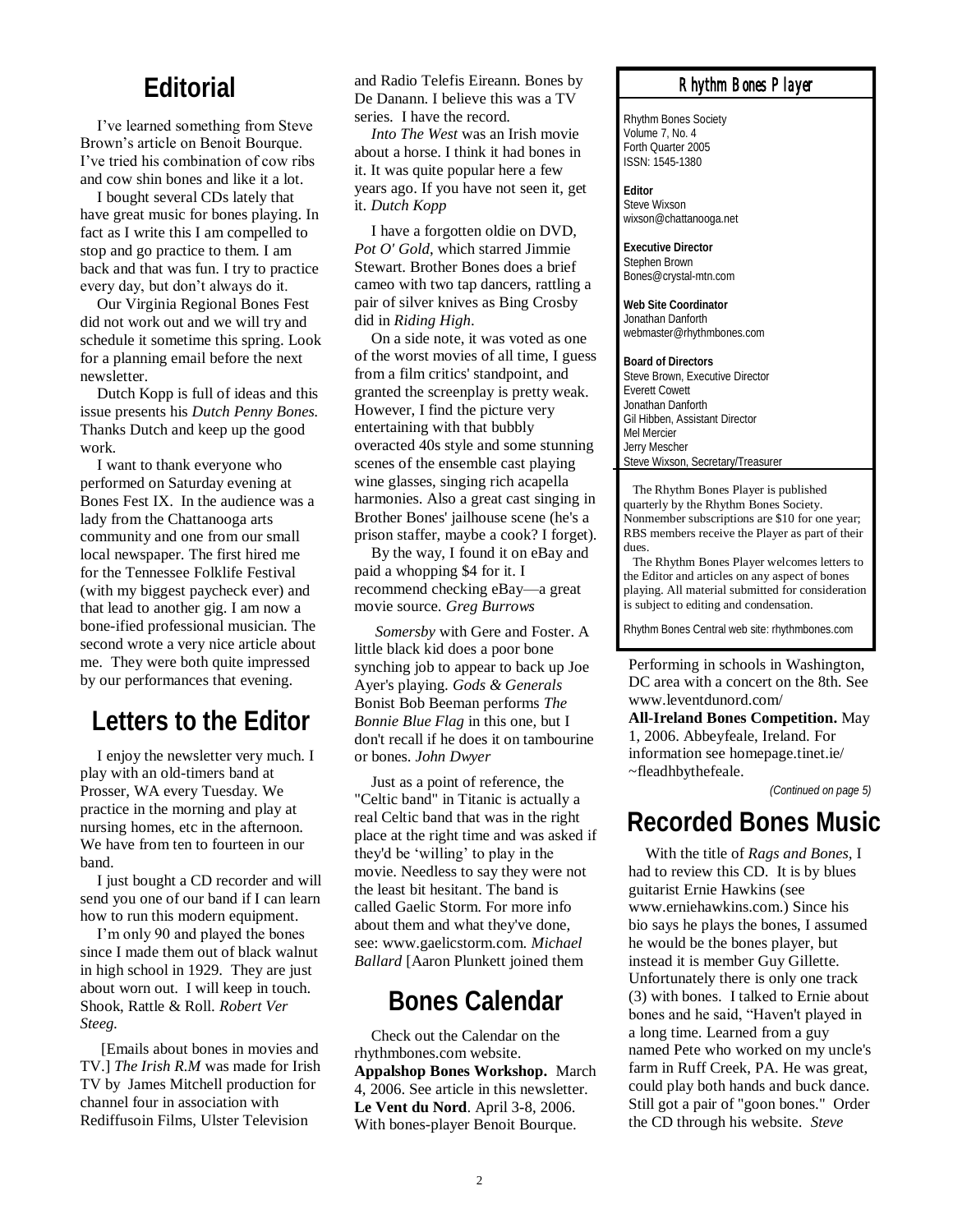*(Executive Director—continued from page 1)*

Kenny Wolin and Mitch Boss, who come to Bones Fests, are excited and in turn inspire us to be excited and improve our playing. We can only continue this rejuvenation by continuing to share our experiences and playing with folks and hope those untapped resources, like Boris, make their way into our bones playing world. Happy New Year and may the coming year bring us, and those unknown members, closer together to share our bones playing experiences

# **NTCMA Spoons and Bones Contest Winners**

This article presents the winners of the World Spoon and Bones Contest hosted by the National Traditional Country Music Association. The World title might be inappropriate now that the Irish hold the All-Ireland Bones Championship in Abbeyfeale, but for many years it was the only known bones contest. Articles on both of these events can be found in previous issues of this newsletter.

Bob Everhart is the founder of NTCMA and editor of its journal, *Tradition*, where the winners' names are published, normally in the September-October issue. I ask Bob how the contest began and here is his reply.

"Well, we established our contest format building around every possible entertainment and musical instrument the pioneer who settled Middle America might have used. Bones was an early rhythm instrument, so it was a natural to add it to the competitions. Spoon playing came along later, but the methods are similar so it was also included. Over our 30-year history of hosting this international competition, we have certainly witnessed some incredibly gifted performers on the bones—so we just hope they keep on comin'."

There are several libraries that house the Tradition magazine. I visited the Country Music Hall of Fame Library in Nashville and found winners from 1988 to the present.

Three additional years were filled in by the New York Library for the Performing Arts. I was unable to locate winners from the early years, so there is some research left undone.

Winners are listed in order of finishing (some years listed only first place.) RBS current or former member names are followed by an asterisk. The type of instrument played by each performer, spoons and/or bones, was not listed in the journal and is therefore unknown. *Steve Wixson*

#### **1976, 1977, 1978, 1979, 1980, 1981, 1982, 1983, 1984.** Unknown. **1985** Rick Davidson, Niya, MO Shawn Pittman, Springfield, MO, Bob Strayer, Lincoln, NE, Elmer F. Privia, Luray, MO, Max Cooley, Jr.,

Louisville, NE.

**1986.** Unknown

**1987** Jerry Mescher thinks it was Don DeCamp\*

**1988** Don DeCamp\*, Adel, IA, Jerry Mescher, Halbur, IA, Don Hill, Oklahoma City, OK, Bill Rexroad\*, Hutchinson, KS, Jimay Krew, Grandville, MI

**1989** Jerry Mescher\*, Halbur, IA, Bud Mielke, IA, Don Hill Oklahoma, City, OK, Harriette Anderson\*, Underwood, IA, Pat Le Clair, IA

**1990** Don DeCamp\*, Adel, IA, Larry Peterson, Omaha, NE, Paul Loy, Murray, IA, Margretry Herrington, Woodbine, IA, Forest Archer, Walnut, IA

**1991** Jack Lear, Lincoln, NE, Larry Peterson, Omaha, NE, Norvin Thomas, Mondamin, IA, Gwen Meister, Lincoln, NE, Pam Bergnamm, Manely, NE

**1992** Erik Smith, Hastings, NE, Norvin Thomas, Mondamin, IA, Harriette Anderson\*, Underwood, IA, John Clayton, Brayyville, IA, Don E. Hill, Oklahoma City, OK

**1993** Norvin Thomas, Mondamin, IA

**1994** Matt Duncan, IA

**1995** Don DeCamp\*, Adel, IA

**1996** Don Hill, Oklahoma City, OK, Jim Curley, Shawnee, KS, Jean

Mehaffey, Holiday,. FL

**1997** Jerry Barnett\*, West Des Moines, IA, Jim Curley, Shawnee, KS, Bill Shewey, Cortland, NE, Janet Burgess, Hines, OR, Dorothy

Frenning

**1998** Jim Curley, Shawnee, KS, Don DeCamp\*, Redfield, IA, Harriette Anderson\*, ?????, Carl Bonahan, Omaha, NE, Mikki Schneider, Belton, TX

**1999** Bernie Worrell\*, Miami, FL, Don Decamp\*, Redfield, IA, Randy Minor, ????, GA

**2000** Don Decamp\*, Redfield, IA **2001** Russ Myers\*, Brightwood, VA, Walt Watkins\*, Arlington, TX, Steve Wixson\*, Signal Mtn, TN

**2002** Yirdy Machar\*, Denmark, John Perona\*, Calumet, MI, Jim Curley, Shawnee, KS, Steve Wixson\*, Signal Mtn, TN, Steve Brown\*, Winchendon, MA

**2003** Steve Wixson\*, Signal Mtn, TN, Sadie Elliott, Lineville, IA, Carroll Gunter\*, Wichita, KS, Jean Mahaffey, Holiday, FL and Bill Shewey, Cortland, NE

**2004** Scott Miller\*, St. Louis, MO,

**2005** Bob Roscoe (spoons), Omaha, NE, Harriette Anderson\*,

#### **Website of the Quarter**

Steve Brown (with his brother"s help) found this interesting book titled *America's Instrument: the banjo in 19th Century America* by Philip F. Gura and James F. Bollman. It can be accessed on-line and has a number of bones player pictures from that era.

First Google part of the title such as "America's Instrument: The Banjo." That brought me to an Amazon.com entry which I clicked. Click on the second line under the picture which says "Search Inside this book." At the top of the next webpage is a Search box with the option of "inside this book." Enter "bones" in the search box and click Go.

This gave me a two page list of book pages of photographs and text items to examine.

#### **Joe Birl Correction**

The story on Joe Birl in the last issue, Vol 7, No 3, had a reference to Brunswick, NY. It should have said Brunswick, NJ. Joe plans on attending Bones Fest X in New Bedford, MA.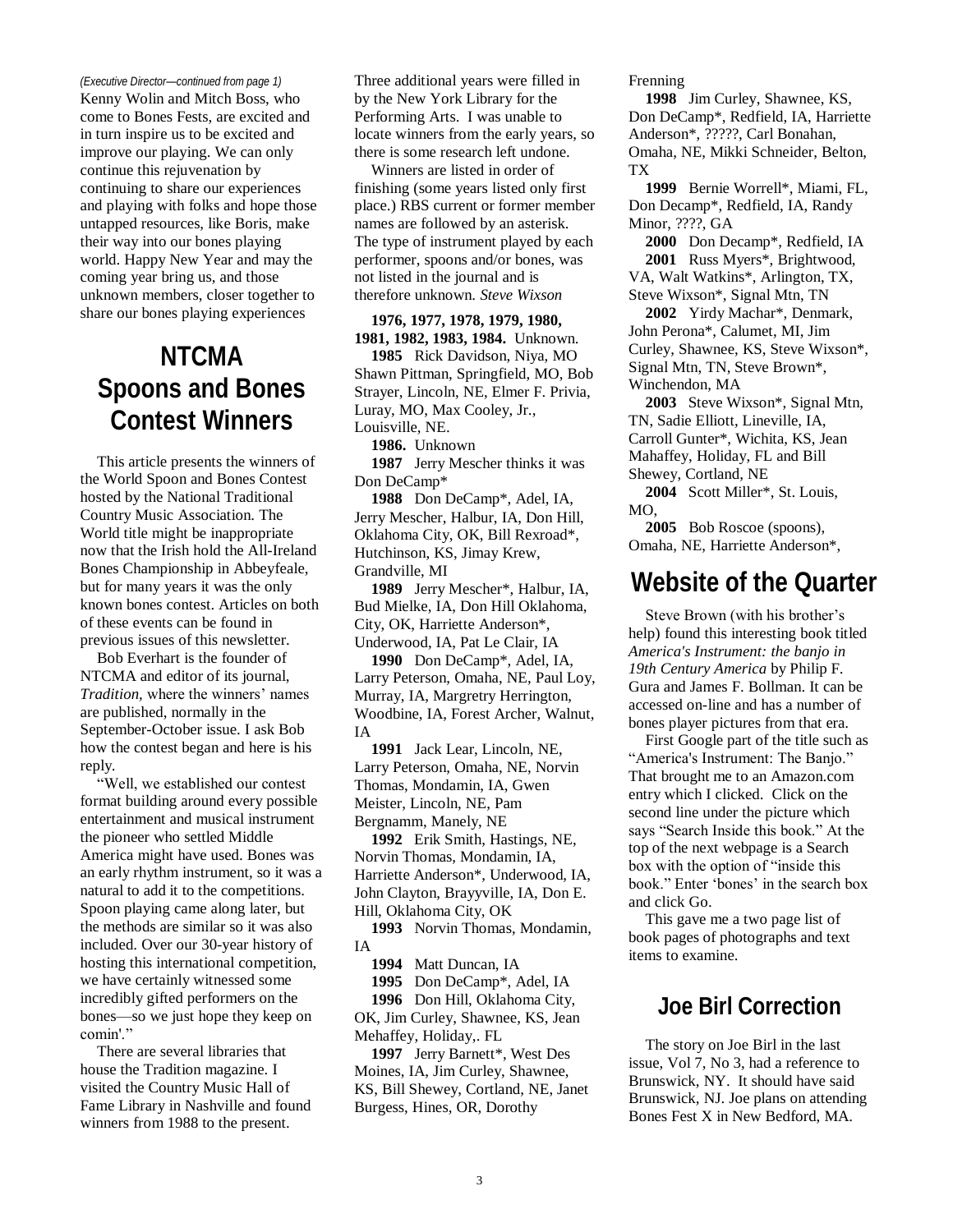#### **Young Bones Player**

Jugband played to Great Acclaim at the Lexington Educational Foundation (LEF) Trivia Bee.

The jugband was invited by the LEF Trivia BEE group (no secret jug band partisans in the committee) to open for the LEF BEE which raises funds for special educational projects in the public schools in Lexington, MA. Co-director Rob Rudin was unable to "bee" with us, but we managed. We treated it as a seisun, and played more as background music as the contestants filed into the Town Hall. When they realized MUSIC was being played, they quieted down and the jug band broke into *Midnight Special*, *Take this Hammer*, and *Stealin'.* The audience sang and clapped along. The applause was thunderous, and a picture of the band appeared in the local Minuteman weekly paper.

The jug band then went off to wow the folks of distant Boston the following weekend in Jamaica Plain (my home town) at an open house with a mayoral visitation by trolley. Initially very few people came, but suddenly, bunches of children and parents came, and we sat down and played another set. Boston school teacher Paul Sedgwick who was last seen making bones at Billie Hockett's party featuring the Mr. Bones documentary, joined us with his children and played along.

Other news is that I hope one of my great young bones players will be playing "castanets" in a Carmen opera scene being produced by my school's new "opera company", which dramatizes conflict and resolution within the school. The merging of opera and bones at the child level is a moment for which I am sure bones player and opera tenor Adam Klein has been waiting.

Finally, read and enjoy Jennifer Ranger's article on her experiences teaching children bones playing.

[The Young Bones Player welcomes contributions of photos and articles from teachers of our Young Bones Players and the Young Bones Players themselves. Please include photo credit and caption, and a brief

biography of yourself (and maybe where you first learned to play bones). Make sure you have publication permission for the photo. Thank You, *Constance Cook,* Editor, Young Bones

## **Carrying On the Tradition: Teaching Kids To Play the**

As a music teacher, one of the best things ever is seeing my students, both young and old, succeed with their instrument of choice. It's especially sweet, however, to have the privilege of seeing children improving day by day with something that"s not easy for them to master. Learning to play the bones can be this way for young kids whose co-ordination is still developing, but when there is much fun to be had along the way, the rewards can be really great.

Keeping a sense of humor is helpful in the initial phases of teaching bones to young children. I can"t tell you how many times my own nine year old grandson (see photo on Page 8) has lost his grip and accidentally let his bones go flying across the room, much to our mutual surprise! Instead of getting too discouraged we both have a good laugh and then keep right on practicing; working to keep the bones under control, trying to keep the movements loose yet smaller and more precise than his developing coordination seems capable of at the time. Just when both teacher and pupil begin to wonder if this is going to work out, the big payoff comes with a quiet rolling little "rat-a-tat-a-tat", and suddenly we"re laughing again! Of course finally getting the coveted bones roll is only the beginning, and at this point bones still go flying out of small hands, but not as often, and not quite as far; progress!

Adults can learn a lot by teaching the youngsters in their life to play the bones. It's good to remember what it feels like to start from "square one", and how impossible it all seems.

The thing is, if you can hold a kid's attention and keep him smiling through the process, success is just around the corner. Nobody that I

know, including myself, has ever picked up the bones and started rattlin" and rollin" right away, and every adult I ever taught bones to has looked really skeptical at first that they"d ever learn to play, but learn they have!

Some have even gone on to show the technique to others and then experience the process from the teacher"s side, and the circle is complete as they help carry on the age -old tradition of playing the bones. *Jennifer Ranger* The Music Studio. www.SoKattywompus.com. 877-365-

## **Bones Workshop at Appalshop**

Appalshop is an arts education center in Whitesburg, KY in the heart of the Appalachian coal fields. They produced films and audio recordings and have both a theatre company and a radio station. They have been around for more than 36 years. Check them out at www.appalshop.org

Their Traditional Music Project is hosting a *Recycled Rhythm* workshop on March 4th. They are doing a series of workshops on making music with recycled objects. This includes bones, spoons, bucket drums, etc. Also included is a percussive dancing workshop.

They are targeting teenagers and young adults who have not been exposed to traditional music. The event is scheduled from 10 am to 6 pm. Following the workshops, the leaders will give live performances.

Suzanne Savell, Traditional Music Coordinator at Appalshop, is the organizer of the event. For information contact her at ssavell@appalshop.org or 606-633-0108.

Member John Maeder discovered this event and had this to say.

"Appalshop is one of the finest organizations I've had the pleasure of associating with. I have played my bones at a few Appalshop dances in the past few months and Suzanne is very enthused about "acoustic percussion." I feel it is important for the RBS to be well-represented." Contact John at 276-669-3054.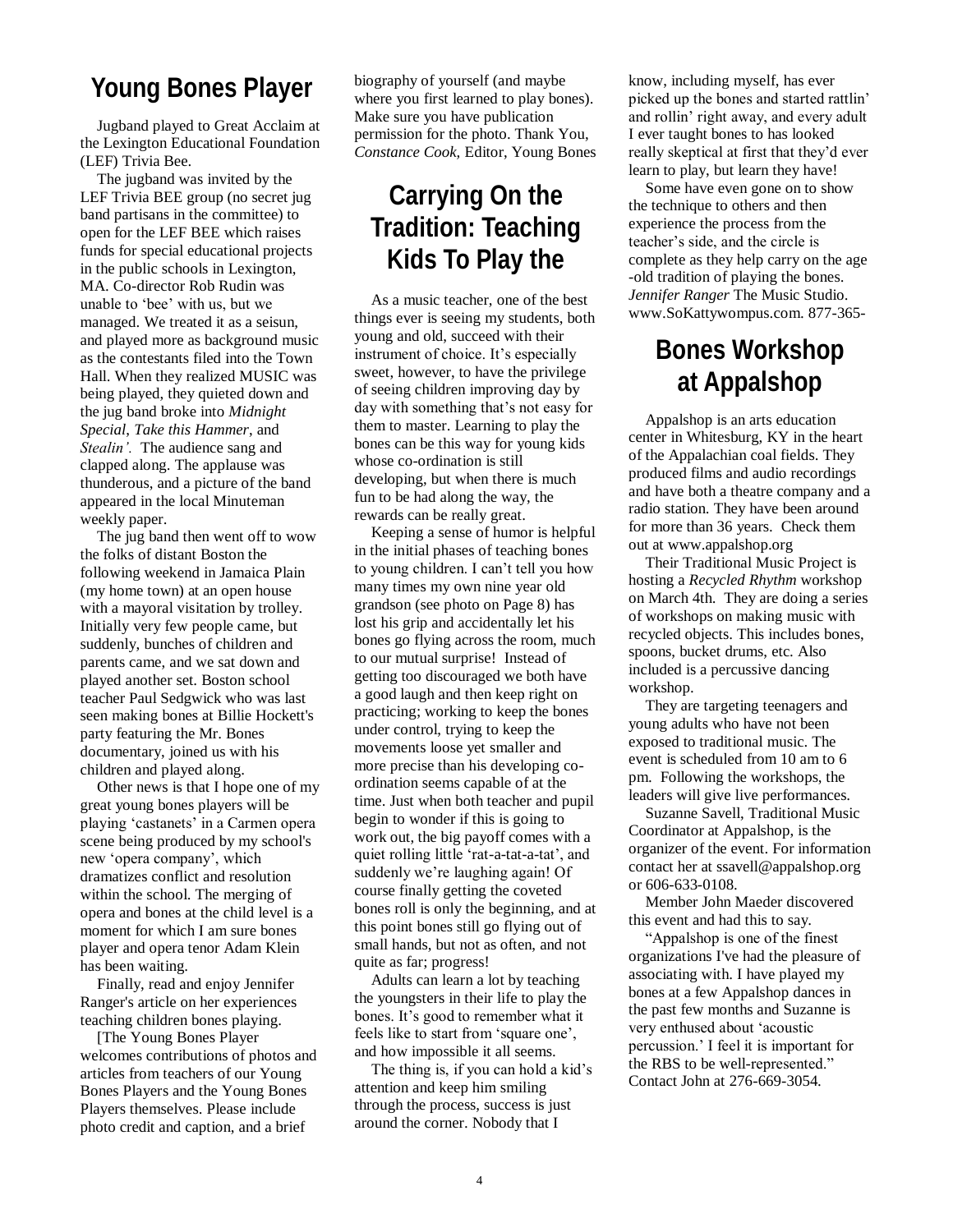# **Tips and Techniques** A proven design which includes<br>  $\frac{1}{2}$  A Reminder...

I just came back from a successful Bones & Spoons demonstration and teaching and playing for 10 days at the Kutztown German Fest. in PA. The fair is about learning and having fun.

I was a paid performer on bones and spoons and taught in the Bones and Spoons tent. I sold bones, spoons and jaw harps. I ran out of bones and spoons (gave away over 400 pairs of bones) in the first two days and jaw harps on the last day.

I wore my Rhythm Bones Society shirt and got many requests on how folks can join (see photograph on Page 8.) I hope I am better prepared next year.

Out of 300 plus students, I successfully taught ALL how to play bones using my technique on the "Dutch Penny Bones (see below.)"

I taught blind, deaf and amputees including people that only had a few digits. I have a special way of playing and teaching bones using spoons for those who have missing digits and need modification to playing bones due to any hand or finger differences. I hope to publish more information in the future concerning these issues for the Rhythm Bones Player. *Dutch Kopp*

## **Dutch Penny Bones**

In answer to the RBS quest to develop a low cost, mass produced pair of bones to either give away to kids (and adults) or make available to them to encourage bones playing, I have submitted the following design. Pictured to the right are my *Dutch Penny Bones* that are the most robust design, easy to make, inexpensive, and have all the features of ease to hold and play for children and adults. I have tried many designs and even given away and sold real bones including wooden bones that cost a thousand percent more and this design has the psychological pulling power to interest kids and adults alike.

As of this writing and the publication of this article in the Rhythm Bones Player newsletter, I give up all my rights to this simple

proven design which includes copyright and any patent rights. As of this writing, *Dutch Penny Bones* are now in the public domain for anyone to copy, use, make or sell for any use. I give the RBS all rights and any information in my files that contain first use of *Dutch Penny Bones* so the design cannot be contested. I only ask that any reference to these bones be referred to as *Dutch Penny Bones*.

What I have proposed is: two tongue depressors (sticks) with a penny glued on one end of each stick whereby the penny side are clicked against each other playing the bones in normal bones playing position. Using knock outs from an electrical box in place of the pennies was the idea of Echoing Heart Productions band who only uses recyclables. I use the tongue depressors from any craft store called Forster Jumbo Sticks 300 count 6"x  $3/4$ " x  $1/16$ " and glue one penny on each stick at the end using Gorilla Glue available from Home Depot. Follow the directions exactly. Total price for one pair of *Dutch Penny Bones* is 8 cents.

bones.

 $\bullet$  my  $\bullet$  m

is sages and ver stamp on n also r, paste  $s$  is the stickers or draw on the sticks. bones on sceived the ssional real

> ontact me  $$

BONES FEST  $\times$ 

will be held in New Bedford, MA July 28-30, 2006

Book your hotel reservation early at Days Inn New Bedford 508-997-1231

Be sure to ask for the "Bones Fest" special rate of \$89/night.

Don't forget to check the rhythmbones.com web site for details and updates, and watch for the registration form and further info in the next newsletter!

Questions? Ask hosts Jonathan and Melissa Danforth, via phone (508-999-3225) or email (bonesfest10@gmail.com)

"Let us shake bones together!"

**Bones Fest X.** July 28-30, 2006. Hosted by Melissa and Jonathan Danforth. Details in the next newsletter, but see above for hotel information. *(Calendar continued from page 2)*

**NTCMA AND Bones Contest**. August 28-September 3, 2006. 31st Annual Festival and Contests. Spoons and Bones contest on Saturday or Sunday of that week. For details go to www.oldtimemusic.bigstep.com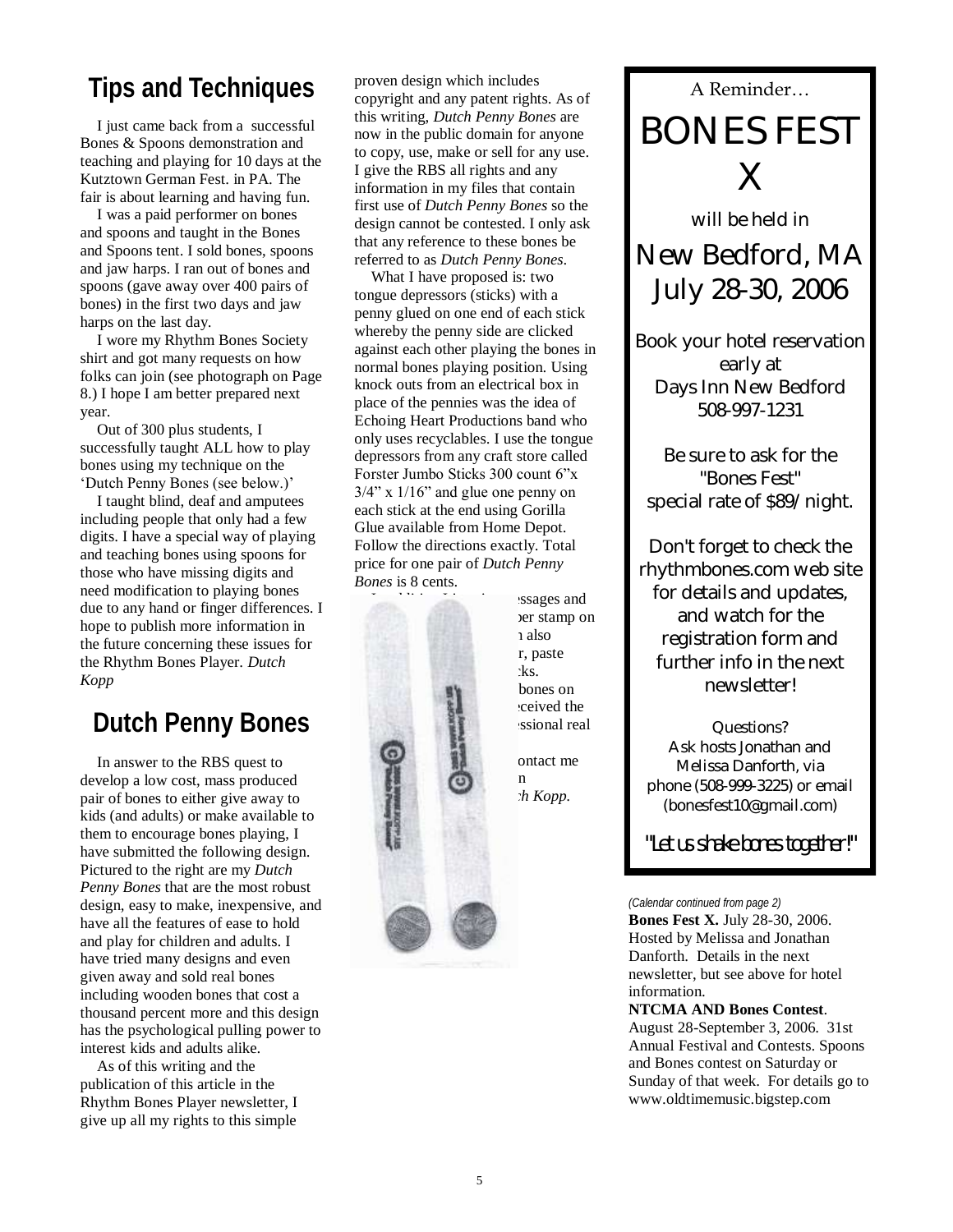unusual." I start showing him the bones and he said let me try it. He took the bones and started playing, and I was amazed. I said "How come you play the bones— you never told me." He said, "You never asked me."

"So my own Dad was playing bones and I didn"t know because he didn"t have any in the home. His own Dad too played bones, but he died when I was young."

"Do you know where his tradition came from?"

"No, I don"t know. When my dad was young, from what I understood, bones playing was not that much considered a musical instrument. It was a musical instrument, but like the spoons or the yoyo or the bolo simple games you play when you're kids. He remembered when he was a kid playing them. His friend had a pair, but was playing one handed.

"Later I started to see a few bones players here. One was Leo Boudreau. He was not very well known for the general public—he was more known from people who were doing traditional music. He was playing with a band called *Le Bousatain* and he was a two hands bones player. He impressed me the way he was playing. Later I met other players, and then I finally figured my own way to use the bones with two hands. In fact, I don"t use it as much with the left hand as the right. I do all the basics with my right hand and all the accents with my left hand.

"I thought that was the way Leo Boudreau was playing, but when finally I saw him after a year of practicing that way, he had a quite different way to play.

"The basics can be quite similar, but there are so many ways to use them. I don"t know how you play, but you know most of the players, and almost everyone of them use the basic roll of three sounds tak a da, tak a da, or taka da taka da depending if you make the pause or not. Its pretty much the basic of every bones player. Do the roll, like when you do the windshield wiper movement.

I met once a guy, I don"t know where he lived, but he"s probably in the Vancouver area. When I met him he was living in the North West

*(Benoit Bourque—Continued from page 1)* territory. His name with a nick name is 'Grizzly' Frank Metcalf. He's a big, big, big guy, like a big lumberjack. His way to play is very unusual, because in one movement he starts down to up. He does four sounds in one movement, down to up: one, two, three, four; one, two, three, four. He's the only one I've seen that way.

> "I remember meeting Percy Danforth. He was doing the same basic thing I was doing, the three sounds, and the two sounds of the clap.

I"ve never seen anyone playing the four sound in one movement. Its typical to "Grizzly" Frank Metcalf. But to do this, it"s a very hard movement. Very low to very high to his chest, it was really four sounds movement, its very interesting movement. I tried a few times and I got it sometimes, but I never really worked seriously on it.

"My experience in the bones is really the jig—tak a da, tak a da. This way to play that "Grizzly" Frank Metcalf was doing is nice because you can do reels. The are four sounds for that, tak a dee dee, tak a dee dee, and you don"t work too much because you don"t shake that much the hand. In one movement, one bar, its great.

"Most players I've seen play with one hand. Probably it was because Leo Boudreau had inspired me that I really started to seriously play more with two hands. I like also to introduce jazzy rhythms. I say jazzy, but also like world rhythms: three, three, two with the accent, one, two, three, one, two, three, one, two, one, two, three, one, two, three. It's a very common thing we"ll use, you know, some times with the back up music. It's a very interesting thing, quite easy to do when you do the accent with the other hand. Just mark the accent like a bass drum.

"I like to listen to a lot of international traditional music. I just try to understand more the polyrhythms, and I just try to integrate them in my playing. I don"t say that I"m a extremely inspired from that because my tradition is really Quebec music. I like very much Irish and other music too, but really my main music is the Quebec traditional music."

"Are you aware of many older players in Quebec in the Montreal area?"

"There"s not that many. I get maybe once a year, a call from a old man. They will find my name or somebody gave my name to them, and they want to play bones. It's crazy because I have also a wife and four children, and I spend a lot of time on the road. I wish I would have more time just to jam with people, but instead I try to give them to local groups where they can play with fiddles and accordions.

In the Québec City area, Normand Legault is another very good bones player. Henri Paul Benard from the group *Suroit* is really one of the best player I met. Gilles Lapierre, who use to play in a group called *Clapotis* from Lesîle de la Madeleine, QC, is with Henri Paul who comes from the same area—the best player I met in Québec.

"I don"t know how many bones players are in Montreal, but if you want to know more on that there's a association here that has a directory about old musicians, dancers, story tellers in Quebec. I think they must have in it many bones players, and you can be in touch with them. I never tried to count how many of them play bones. The name of the organization is MNEMO, (website address mnemo.qc.ca) The director of MNEMO is also a very good bones player, step dancer, and caller—his name is Pierre Jaqtran. So you can be in touch with him. He's a very nice guy, so he knows a lot of things. He knows mostly about the dance aspect, but you may be surprised as he knows a few things about bones playing too."

"How did bones playing come to the French Canadian music?"

"Well definitely part of it is the Irish immigrants because they inspired a lot of our music. The first years I was doing music and dance, I thought it was a lot of influence came from the Irish, and with time I found its still a big influence, but the Scots they were a big influence, too. They were among the first settlers here— they came for the fur trade. The English people have been also a big influence.

"But also the French culture has for so many years. They have in certain areas in France, what they call "Claque Bois." Its like clacking wood, a straight piece of wood about the same size as a beef rib, but straight, not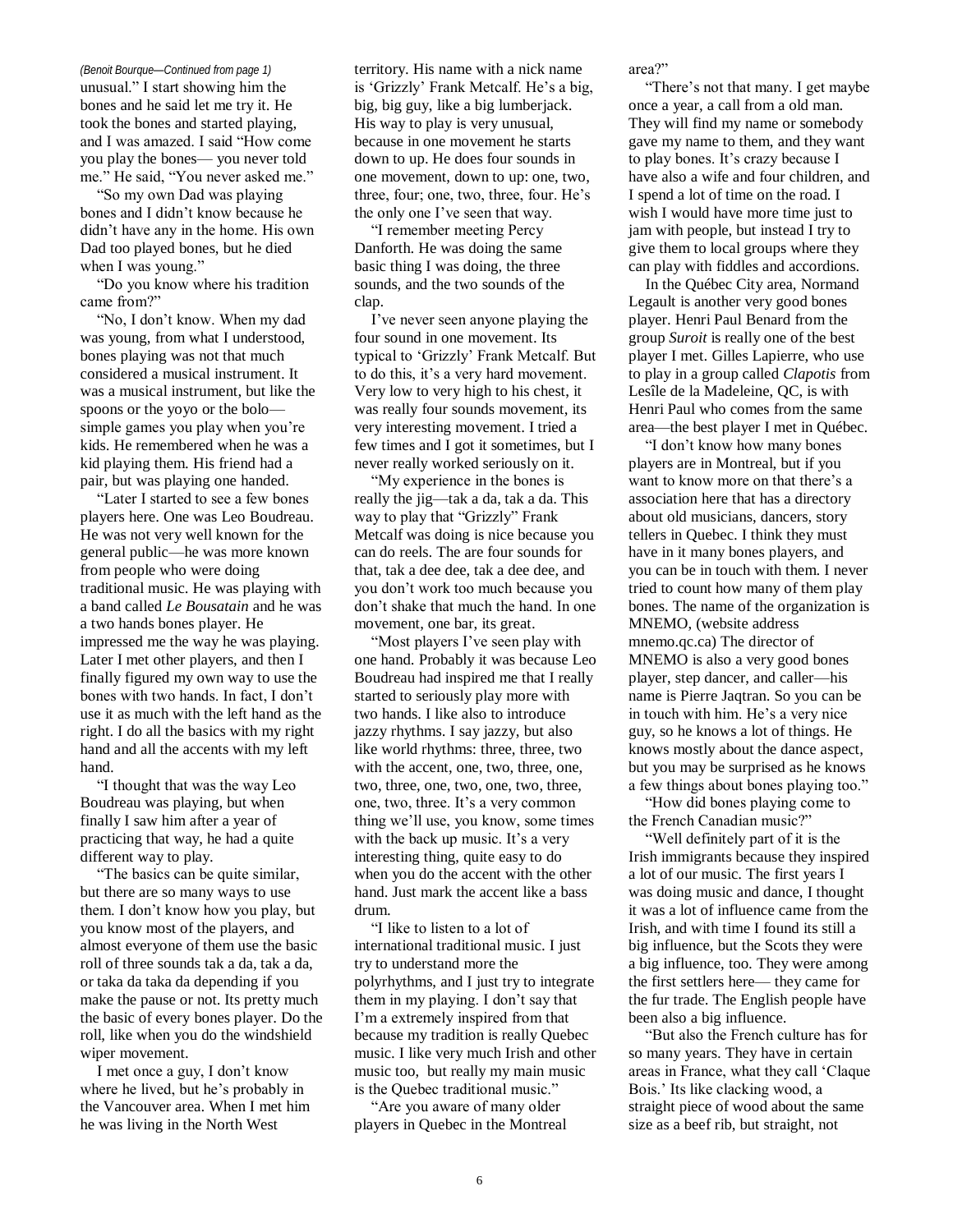curved. The bottom of it burned to make a softer sound, and they use the same tactic as the bones. On each side of the middle finger one is fixed and they use that. It"s definitely in the French culture too, probably also with the Breton—people from Brittany, but also people from other places in France.

"I"ve seen also bones playing in Spain. I know in the North of Spain they have Celtic music where they use castanets, and they use also the bones, both of them. I saw them in Sweden, Switzerland, as well as France and all the British Islands too. It"s used so many, many places.

"Ever seen the movie, *Latcho Drom*? It's a French movie on Gypsies. It's a very good movie. It's a documentary, in fact. The music is so interesting, and there's so much music in it. I think in fact it would be a very good addition for the Bones Society because the very first images in the movie, I don"t remember which country it was because the movie goes in different countries, but you have in the desert people walking beside the caravan and you see this young boy about 12, 13 years old, and he"s singing. He walks with the caravan and he"s playing the bones. It"s something to see. It's a very nice movie, and you will see 3 or 4 times bones in the movie."

"You said the Irish probably brought the bones to Canada do you know what time period that was?"

"Well during the big famine in Ireland , in the 19th century, I think it was like 1840's, during those years. Most of them settled on the east coast in Canada. They"ve been a very big influence."

"Tell us about the kind of bones that you play, Benoit. Do you make your own bones?"

"Well, I do, but I use real bones, that"s really my favorite sound. I do have also the wood, different kind of wood, but I really like the real bone. I use cow bones mostly. This other guy I was talking to you about, "Grizzly" Frank Metcalf uses mostly caribou bones and moose bones because they were flatter, and he was living in the north too, where it was easier for him

*(Benoit Bourque—Continued from page 6)* to get them. But I live in Montreal so getting caribou here is not the easiest thing. So I use really beef ribs.

> Since a few years, I really found my favorite sound. What I do is I mix beef ribs with cow shins. The cow shins you can find in a few stores, and they don"t have marrow and because the cow shin is bigger you can shape it really more the way you want. What I use is a cow shin shaped like a rib in each hand and one beef rib in each hand. The cow shin is the stationary one. I would go the other way, but when I listened I did not like the sound. The rounder bones, the beef ribs, are the movable bones. It is a sound I really love because the cow shin is a higher sound while the beef rib is a lower sound. The mix of it, I just love."

"When did you start playing professionally Benoit, was it with Eritage? "

"Yes that was my first band, I started playing with them in 79". When I was 19. So I started playing with them mostly bones, step dancer and caller. I played about 6 years with them and then I retired because my kids were young and it was hard to have a family and always being on the road. I came back about, oh, maybe 8 years later. I always kept doing music but not full time.

My first band was really Eritage and you know I"m still very close to Raynard Ouelett, who was the accordion player. He is a tremendous player, and he"s also part of the committee organizing the Canadian Folk Music Awards. He runs also a great accordion festival and he"s a great accordion maker. So I"m still close with him."

"So you did do some records with Eritage?"

"Well in fact we did 3 records for the Montreal school board, but those weren"t really for sale to the general audience.

"The real one was *La Ronde des Voyageurs* (www.angelfire.com/folk/ singeractor/laronde.html.) It's still a very good recording. I"m still enjoying it, you know, and that was a very, very good band. I really enjoyed being in that band, as it was the learning experience for me. I developed my

bones playing while I was with them.

"I quit them in 85" because of the family. And you know I"m looking here at a record that show"s a very young looking Benoit Bourque holding some bones. It is *Homage le Alfred Montmarkette.*

"I made that record when I came back with Vielle. I played on the side with that group as it was not a full time band. We did the mini show"s but not outside of Quebec.

"Alfred Montmarkette was a very good accordion player from the 40"s, and we put the show on for the Accordion festival. There was a CD producer in the audience, who liked the show, and said he would like to produce an album. That was many years ago—it would be about that 95 or 96.

"Yes that one has more bones playing because I was really the percussion player in it. A couple of tunes with spoons, but mostly the bones. Step dancing for some tracks too, but mostly bones."

"So did Matapat come after that?"

"Yeah, Gaston Bernard was playing with me and Vielle. He and I quit Avielle and we started with Simon LePage, the bass player, and made our first album. We were called Bourque, Bernard and LePage. When the first album came out, which was called *Matapat*, people were starting to call us Matapat— so we became Matapat. We did another album after that, *Petit Fou*, and the two of them were nominated also for the Juno."

"And then, of course, you've been in Le Vent Du Nord ?"

"Yeah, I quit Matapat in 2002. I started playing with Le Vent Du Nord, and I"m still playing with them."

"Seems like this has really been a great experience for you?"

"Yeah, its been crazy. Well just to tell you, sometime we say in French "you live under a special aura." I don't know if you have a similar expression in English, but it"s being in the right place in the right time.

You know, I played about 6 years with Gaston and Simon in Matapat. At the end we were going in different directions like many bands. I was home in May 2002 and told my wife that that we are going to disband soon.